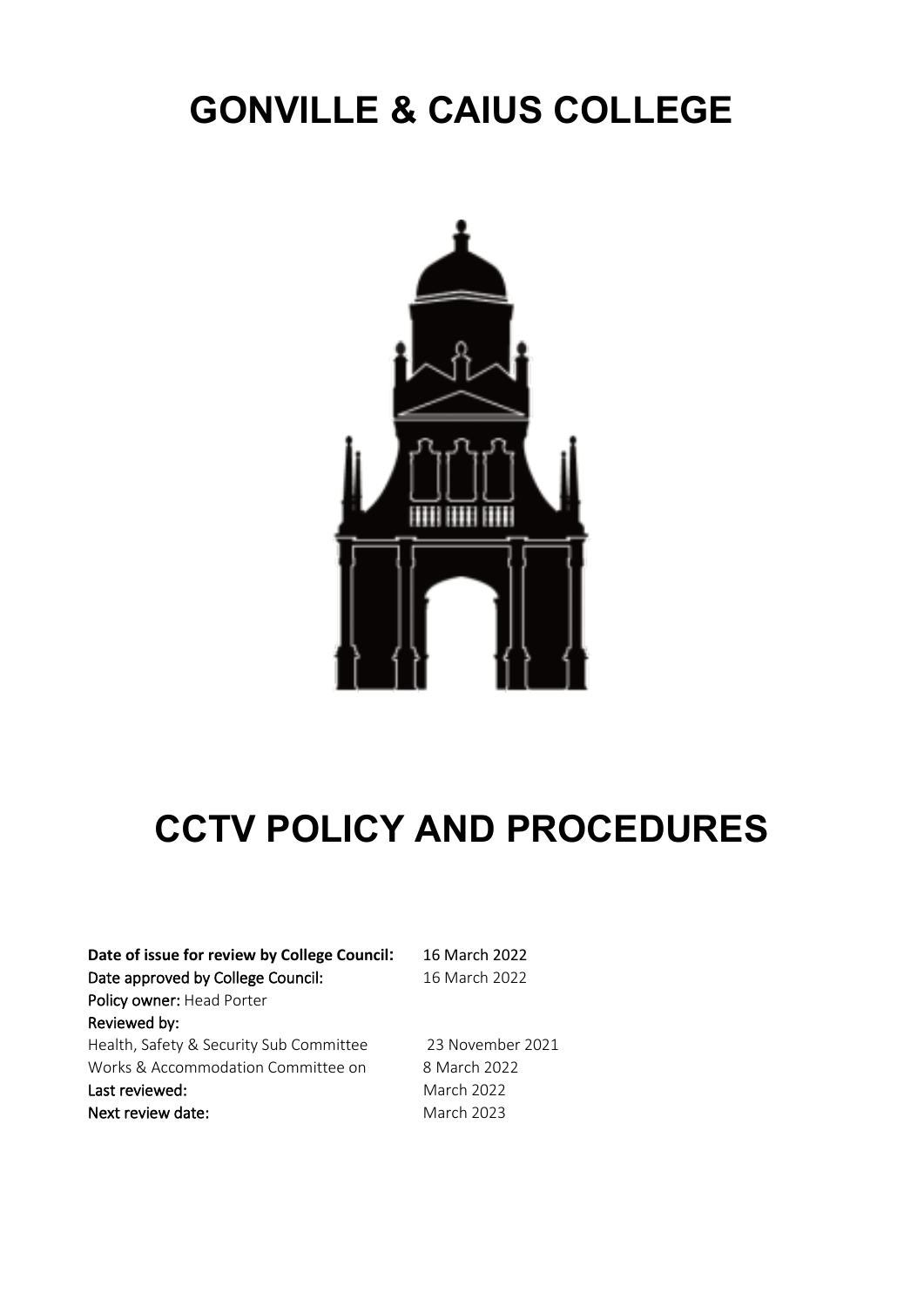# **GONVILLE & CAIUS COLLEGE, CAMBRIDGE CCTV POLICY AND PROCEDURES**

# 1. INTRODUCTION

1.1 The purpose of this Policy is to regulate the management, operation and use of the Closed Circuit Television (CCTV) system at Gonville & Caius College. Cameras are used to monitor activities within College buildings, on its sites, its car parks and other public areas to identify criminal activity actually occurring, anticipated, or perceived, and for the purpose of securing the safety and well-being of the College, together with its Fellows, staff, students and visitors.

1.2 CCTV monitoring and recording systems will only be installed in or on College property when this has been reviewed and approved by the College Security Sub Committee.

1.3 The system comprises a number of fixed and fully functional (Pan/Tilt/Zoom) cameras located in buildings and externally around the College's courts and associated satellite sites at Harvey Court, the Boathouse, Sportsground and student residences. These are monitored by appropriate personnel.

1.4 The CCTV policy will be registered with the Information Commissioner under the terms of the Data Protection Act 2018. The College's use of CCTV complies with the requirements of the Data Protection Act.

1.5 This policy document will be subject to review bi-annually to include consultation as appropriate with interested parties.

1.6 The CCTV system is owned by the College.

1.7 Independently installed and operated CCTV systems by staff/students are not permitted on any College property and where found actions will be taken to close these systems down.

#### 2. OBJECTIVES

#### 2.1 The objectives of the CCTV Policy are to:

(a) Protect College property.

(b) Ensure a safer environment within the College.

(c) Support the Police in a bid to deter and detect crime, by providing evidence in support of an enquiry or prosecution.

#### 3. OPERATION OF THE CCTV SYSTEM

#### 3.1 Management of the system

3.1.1 The CCTV operating system is administered and managed by the Head Porter in accordance with the principles and objectives expressed in this College policy document.

3.1.2 The day-to-day management is the responsibility of both the Department Management Team (DMT) during the working week and the 'on call' duty Porter outside normal hours and at weekends.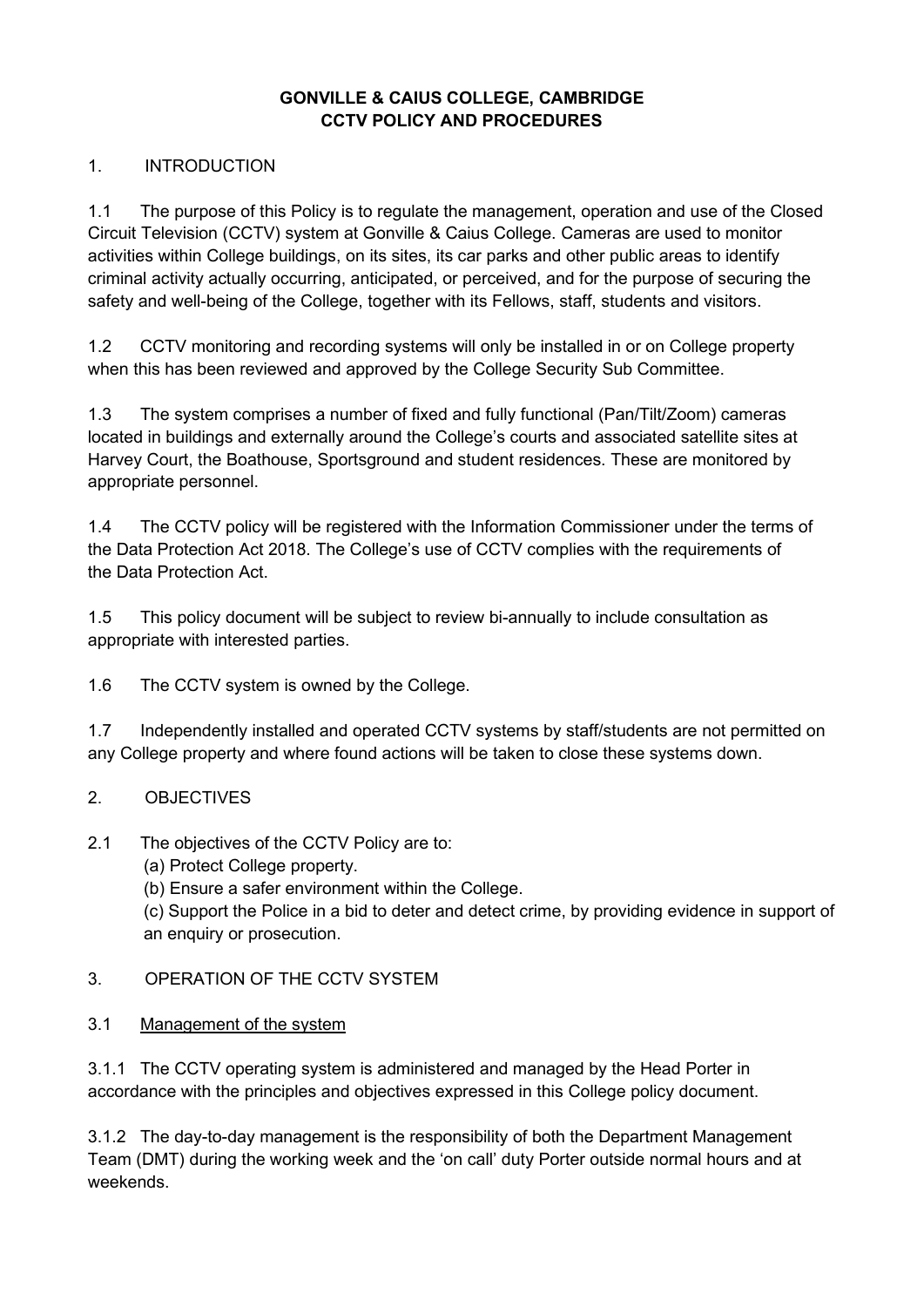3.1.3 All cameras are monitored on the respective site where they operate, but can be monitored by authorised personal on computers within the Porters' Department by use of the 'CCTV Window' programmes and by the College IT Department.

3.1.4 The CCTV system is operational 24 hours a day, 365 days of the year.

3.1.5 If out-of-hours emergency maintenance is required, the duty Porter must contact a member of the DMT in order for a call out to be authorised.

3.1.6 Emergency procedures will be used when it becomes necessary to call the Emergency **Services** 

3.1.7 Warning signs, as required by the Code of Practice of the Information Commissioner, are placed at all access routes to areas covered by the College's CCTV cameras.

3.1.8 Liaison meetings may be held with all bodies involved in the support of the system.

#### 3.2. System control - Monitoring procedures

3.2.1 On a daily basis a member of the DMT, in liaison with the College IT Department, checks and confirms the efficiency of the system, ensuring that:

- the cameras are functional
- the equipment is properly recording

3.2.2 Access to the CCTV System is strictly limited to the DMT, the Duty Porters and specific authorised persons. Unauthorised persons are not permitted to view live or pre-recorded footage.

3.2.3 The Porters' Lodges are only staffed by Departmental staff who are trained in the system's use and familiar with the policy.

3.2.4 There must always be at least one member of the DMT or a Duty Porter present to actively monitor the system or the Porters' Lodge must be locked.

3.2.5 Unless an immediate response to events is required, Porters must not re-direct cameras at an individual, their property or a specific group of individuals, without an authorisation being obtained from Head Porter, Deputy Head Porter or Senior Porter for Directed Surveillance to take place, and filming must be compliant with Article 8 right to respect for private and family life as detailed in Article 8 of the European Convention on Human Rights (ECHR)

Materials or knowledge secured as a result of CCTV will not be used for any commercial purpose.

Recording is carried out on digital data apparatus. These are located within the Stephen Hawking Building IT room, the Old Courts Porters Lodge, the Boathouse, Sportsground and at student residences.

Recorded data will not be released to the media for use in the investigation of a specific crime by the College although following a written request we would supply footage to the Police who could then use this recorded data as is appropriate to their investigation.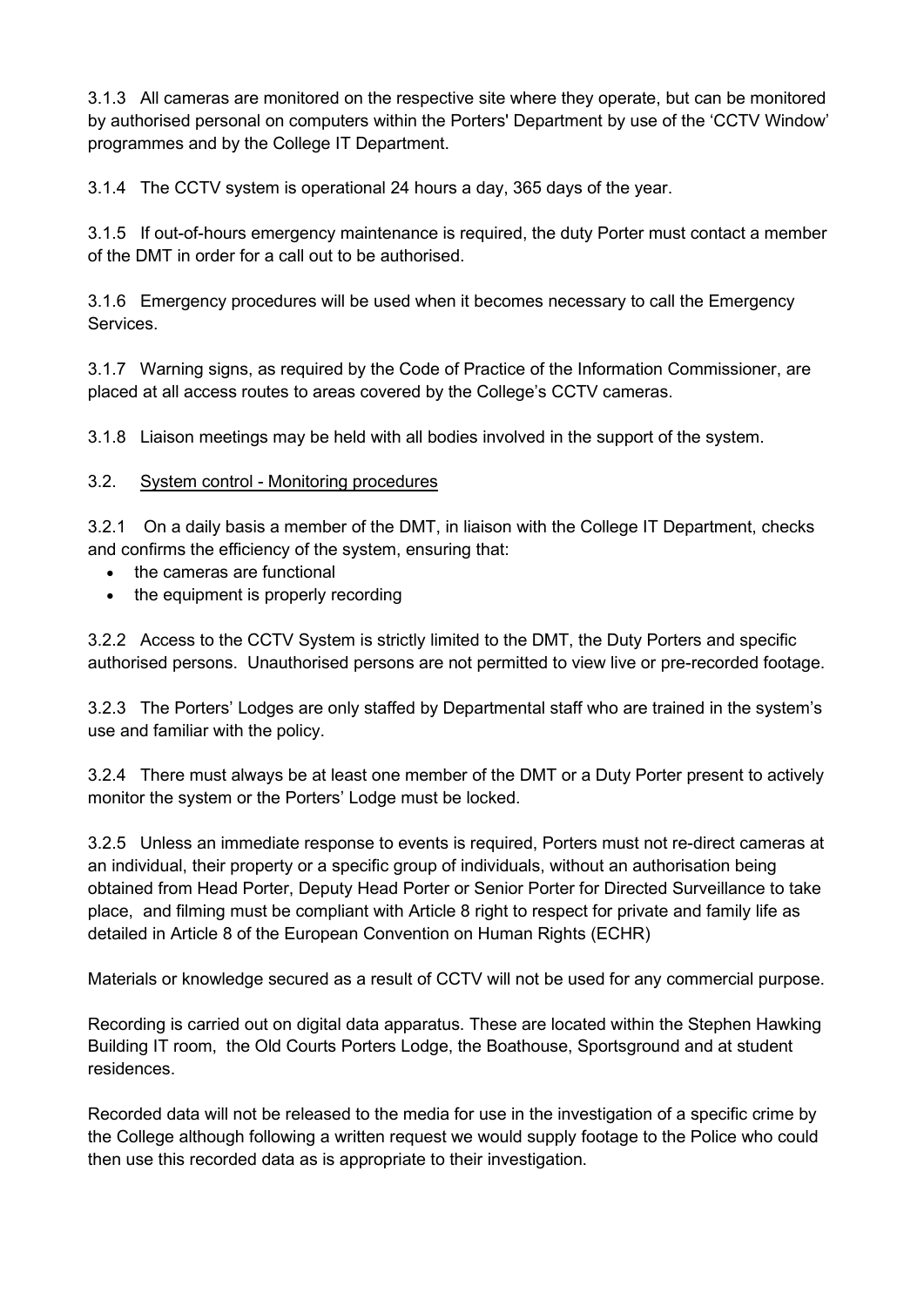# 3.3 Exemptions

3.3.1 The CCTV system is designed to ensure maximum effectiveness and efficiency but it is not possible to guarantee that the system will cover or detect every single incident taking place in the areas of coverage.

#### 3.4 Retention and disposal of data

Memory sticks containing data are disposed of by a secure method.

Footage is stored on data recorder hard drives for up to 30 days.

Footage will only be stored on memory sticks if footage is requested by external agencies in the process of detecting crime and in the prosecution of offenders.

# 4. DIGITAL RECORDING PROCEDURES

# 4.1 Rules for storage of data

.

4.1.1 In order to maintain and preserve the integrity of the Digital Video Recorder (DVR), hard disks used to record events from the CCTV cameras and the facility to use them in any future proceedings, the following procedures for their use and retention of data must be strictly adhered to.

4.1.2 Each DVR must be identified by a unique mark or serial number. This is maintained by the Head Porter.

4.1.3 Each DVR must be kept in a secure location with access restricted to authorised staff.

4.1.4 The DMT or on-duty Porter, in liaison with the IT department, shall check daily to ensure the system is operational.

4.1.5 If requested by the police CCTV will be downloaded onto a memory stick provided by the Officer requesting it. All requests will come through the CCTV data request form which will be supplied to the officer making the request. Memory sticks will be held at the Lodge to be collected in person by the officer who will be handed the stick on production of suitable identification.

#### 4.2 Dealing with official requests: use of CCTV in relation to criminal investigations

4.2.1 CCTV recorded images may be viewed by the Police for the prevention, investigation and detection of crime, and authorised officers of Gonville & Caius College for supervisory purposes, discipline reasons or authorised demonstration and training following consultation with the Head Porter and Human Resources Manager to ensure the proportionality of the request.

4.2.2 A record will be maintained of the release of data on disk to the Police or other authorised applicants. A log book is available for this purpose.

4.2.3 Viewing of CCTV images by the Police must be recorded in writing and entered in the log book. This will be under the management of the Head Porter.

4.2.4 All applications from outside bodies to view CCTV that has been provided to the Police will be referred to the Officer dealing with the investigation.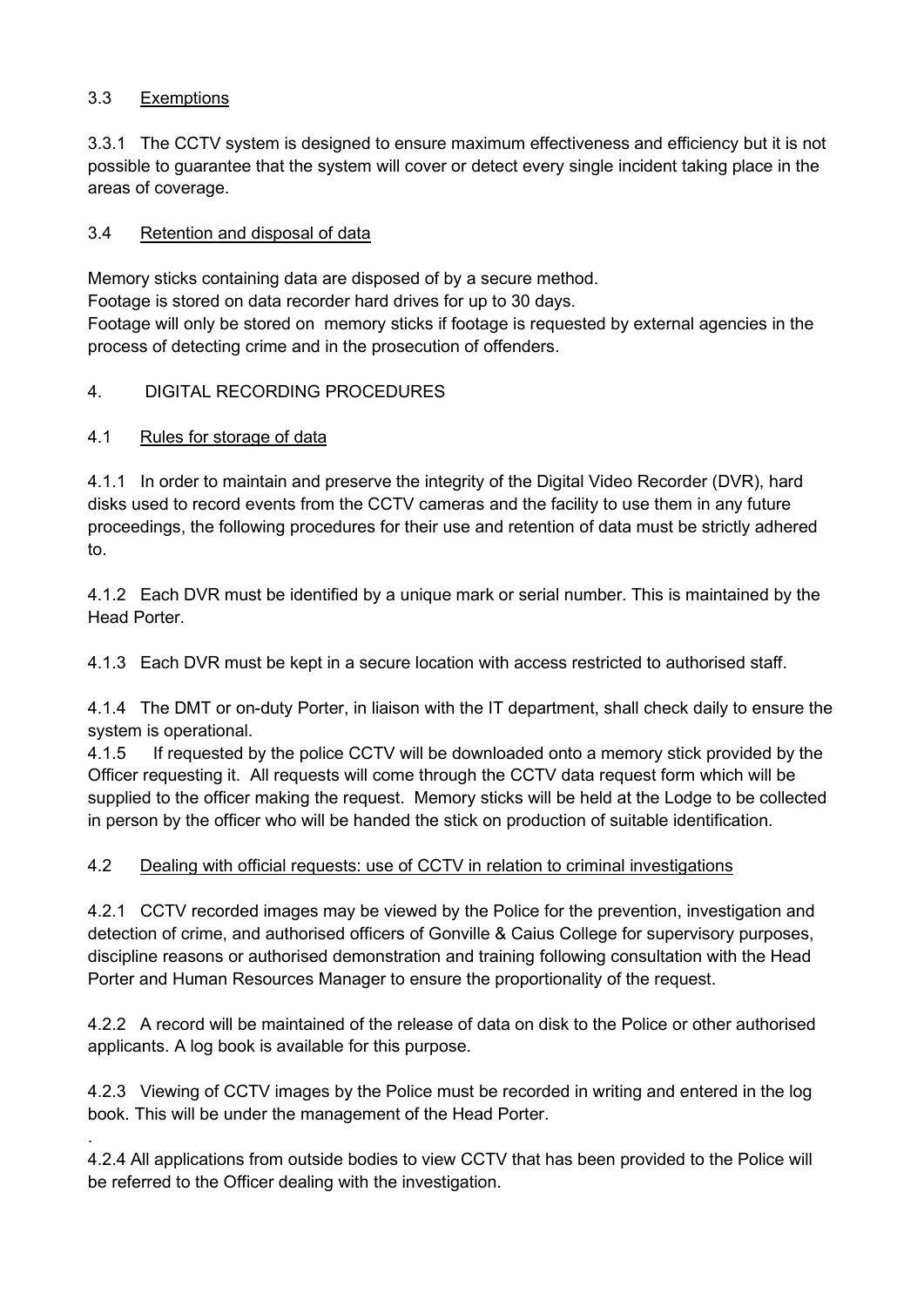# 5. BREACHES OF THE POLICY (INCLUDING BREACHES OF SECURITY)

5.1 Any breach of the Policy by the DMT, Porters or other authorised staff will be initially investigated by the Head Porter or his nominated deputy, in order for him/her to initiate the appropriate disciplinary action.

5.2 Any serious breach of the policy will be immediately investigated and an independent investigation carried out to make recommendations on how to remedy the breach.

#### 6. ASSESSMENT OF THE SCHEME

6.1 Performance monitoring, including random operating checks, may be carried out by the Head Porter or his/her nominated deputy.

#### 7. COMPLAINTS

7.1 Any complaints about the College's CCTV system should be addressed to the Head Porter, Gonville & Caius College, Trinity Street, Cambridge CB2 1TA.

7.2 Complaints will be investigated in accordance with Section 5 of this policy.

# 8. SUBJECT ACCESS REQUEST

8.1 The Data Protection Act provides Data Subjects (individuals to whom "personal data" relate) with a right to access data held about themselves, including that obtained by CCTV.

8.2 A subject access request should be made in writing to the College Data Protection Lead (Senior Bursar). In certain circumstances a reasonable fee may be charged to cover administrative costs.

For further information, please contact:

| The Data Protection Lead<br>data.protection@cai.cam.ac.uk<br>Gonville & Caius College,<br>Cambridge<br>CB <sub>2</sub> 1TA |  |
|----------------------------------------------------------------------------------------------------------------------------|--|
|                                                                                                                            |  |
|                                                                                                                            |  |